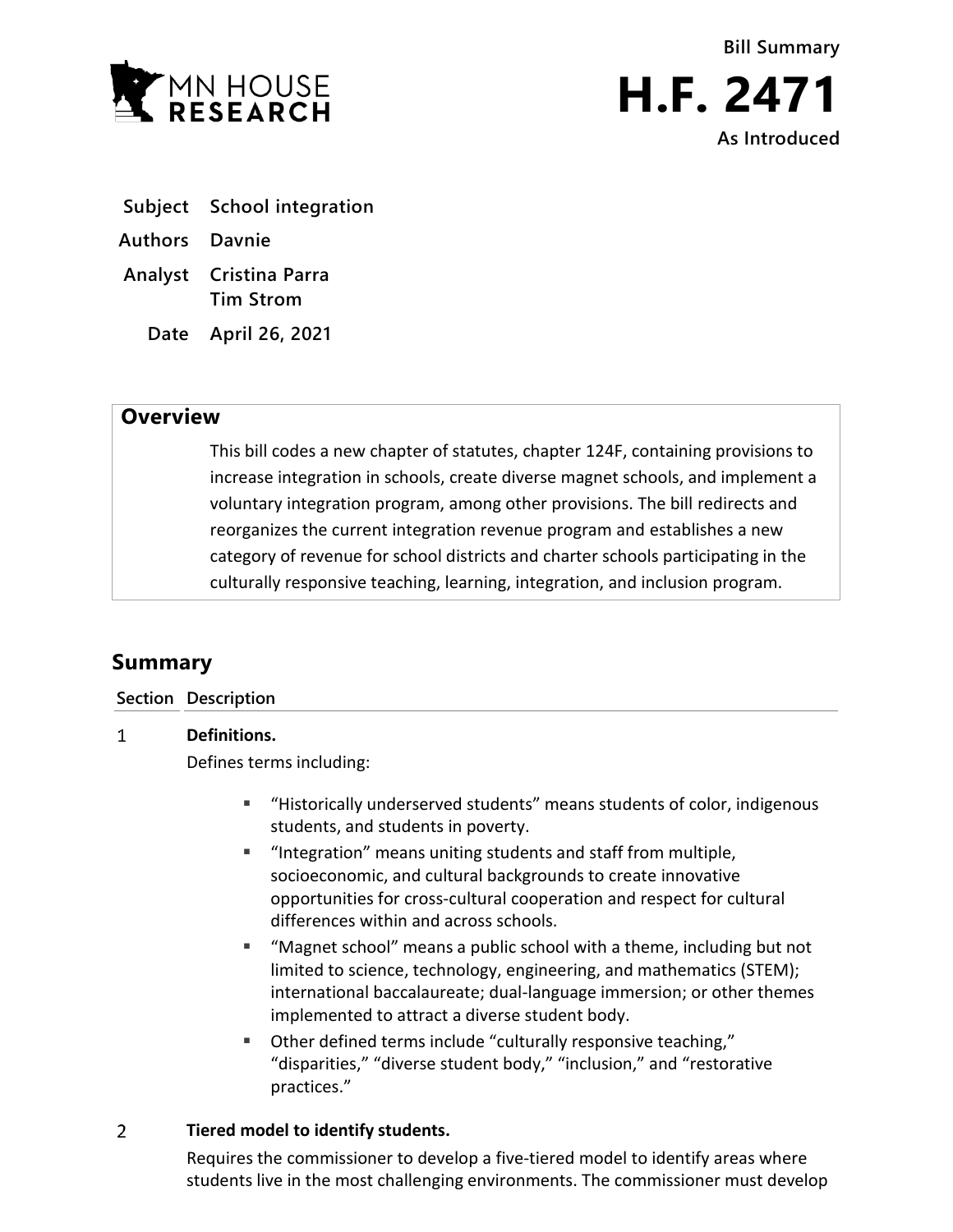the model by the beginning of the 2022-2023 school year, using census data and multiple measurements, including median household income, percent of home ownership, percent of single-parent households, and average educational attainment of population; model may include other measurements.

#### $\overline{3}$ **Culturally responsive teaching, learning, integration, and inclusion program.**

**Subd. 1. Definitions.** Refers to definitions in section 124F.01.

**Subd. 2. Program.** States that program is established to improve opportunities, increase student achievement, and reduce disparities for historically underserved students.

**Subd. 3. Participation.** Requires the commissioner to determine the districts and charter schools that are required to participate in the program because they qualify as one of the following:

(1) "isolated districts," which have enrollment of historically underserved students that is greater than 20 percent variance of an adjoining district's enrollment;

(2) "exempt districts," which have an enrollment of historically underserved students that is between 40 to 60 percent. Exempt districts do not have to implement an interdistrict plan, but must implement a plan under subdivision 4 and comply with other requirements;

(3) "identifiable schools," which are schools within a district, where either (i) the number of the school's historically underserved students in one or more grade levels is greater than 20 percent variance of the district average enrollment at the same grade level, or (ii) more than 80 percent of the students in the school are historically underserved students; and

(4) "identifiable charter schools," where either (i) the number of the school's historically underserved students in one or more grade levels is greater than 20 percent variance of the school district average at the same grade level in the district where the charter school is located, or (ii) more than 80 percent of the students in the school are historically underserved.

**Subd. 4. Plans for participating school districts.** (a) Requires participating school district plans to focus on culturally responsive teaching, student academic achievement, integration, and inclusion.

(b) Requires a school board to adopt plans, and sets requirements for a hearing to adopt a plan.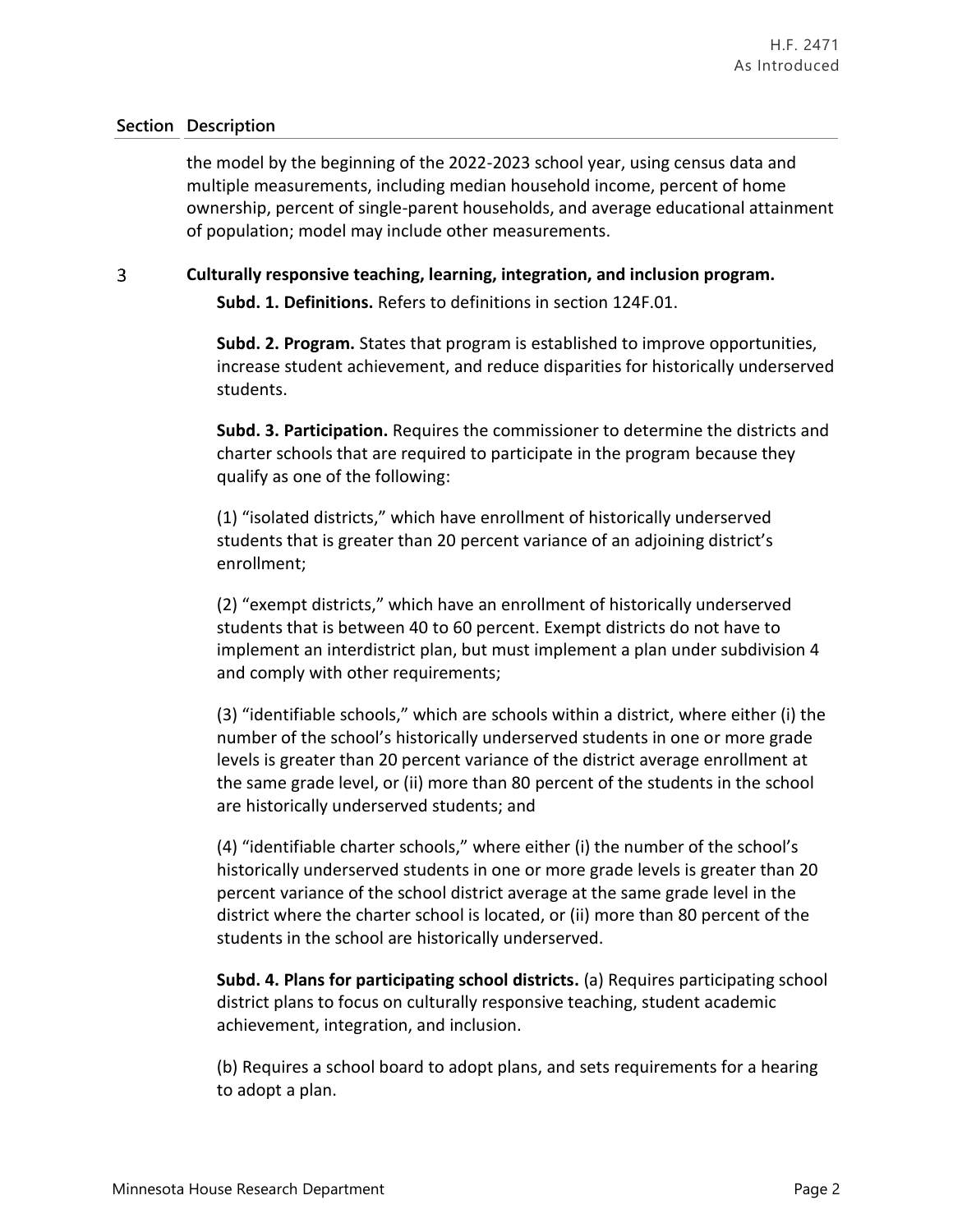(c) Requires a school board to identify a leadership team, conduct a needs assessment and an equity and diversity impact assessment, and identify processes to measure implementation, monitor improvement, and evaluate the program. Requires the plan to be incorporated into the district's World's Best Workforce plan.

(d) Requires plans to include evidence-based strategies and measurable goals and outcomes based on disaggregated data. Lists possible evidence-based strategies. Requires plans to identify and increase inclusion. Allows plans to include use of technology to provide integrated learning opportunities.

(e) Requires plans for districts with identifiable schools to include strategies to eliminate the identifiable status of the school within three years.

(f) Requires plans for isolated districts to include strategies to reduce or eliminate isolation. Isolated districts in the seven-county metropolitan area must participate in the voluntary metro-wide interdistrict integration program. Isolated districts outside this area may participate in the metro-wide interdistrict integration program.

(g) Requires exempt districts to allow resident students to enroll in other districts participating in the metro-wide interdistrict integration program, but authorizes an exempt district to close to enrollment for students participating in the voluntary metro-wide interdistrict integration program.

**Subd. 5. Plans for identifiable charter schools.** (a) Requires a charter school board to adopt a plan and sets requirements for the board's hearing to adopt the plan. Requires plans to include measurable goals to eliminate the identifiable status of the school within three years. Requires the plan to be incorporated into the district's World's Best Workforce plan.

(b) Lists required elements of charter school plan, including strategies to increase diversity of students, an equity and diversity impact assessment, and evidencebased strategies in each focus area.

**Subd. 6. Accountability and enforcement.** (a) Requires participating districts and charter schools to submit a detailed budget to the commissioner for approval.

(b) Requires the department to evaluate district and charter school plans after the first year to determine whether districts and charters are on track to achieve outcomes, goals, and strategies in plans. Allows the department to conduct a second year review. Requires the department to complete a comprehensive evaluation of a district or charter school's performance if the district or charter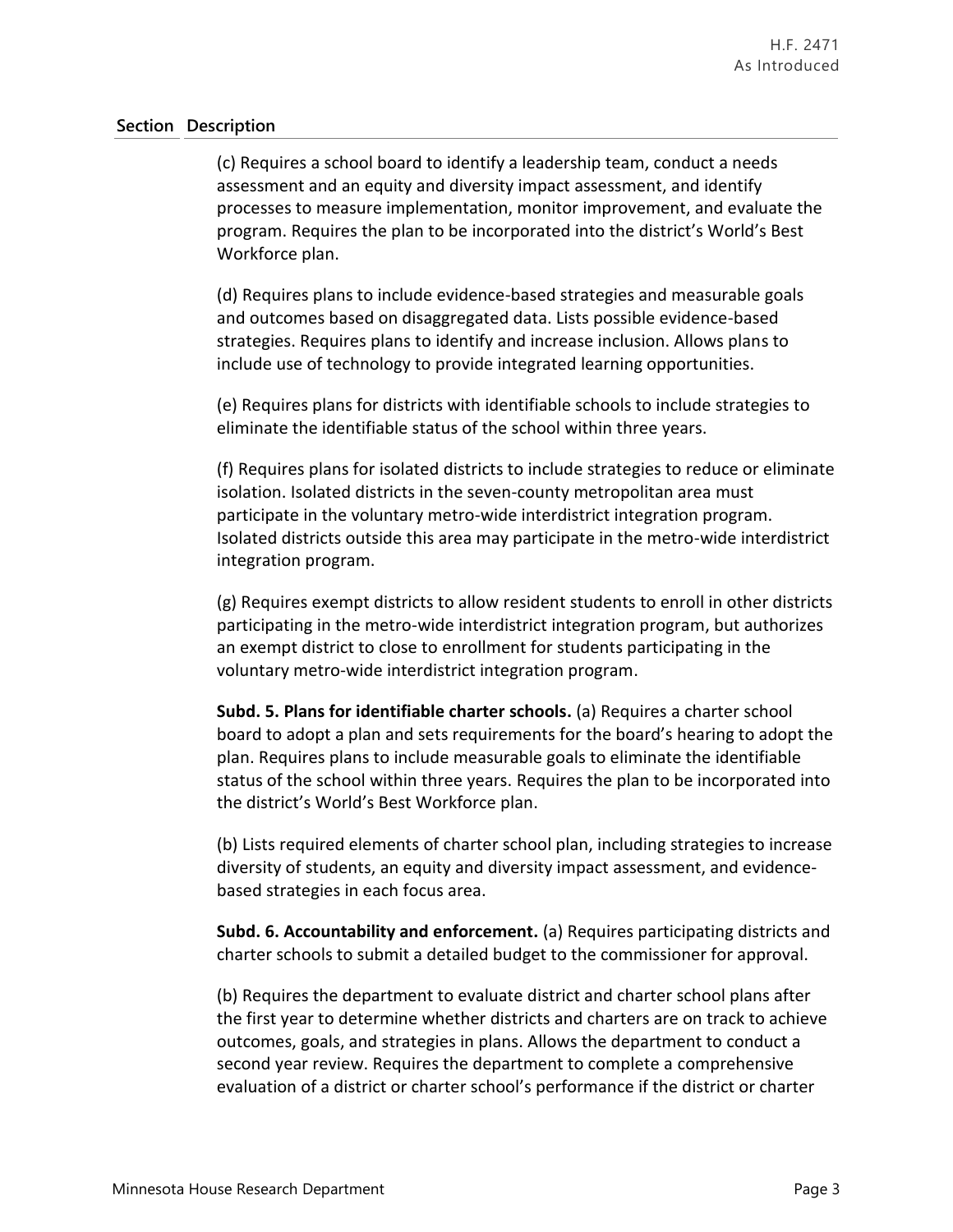school does not meet its goals after three years. Requires the commissioner to report evaluation results to the legislature.

(c) Allows the commissioner to impose corrective action on districts and charter schools that fail to meet goals in the four focus areas. Corrective action may include redirection of funding to implement evidence-based practices, and other actions. State-approved alternative programs are not subject to corrective action based solely on academic proficiency and four-year graduation rates.

(d) Requires charter school authorizers who authorize an identifiable charter school to review the school's performance, and include charter school performance as a factor when deciding whether to renew or terminate the charter school contract. Requires the commissioner to review an authorizer's performance under this section.

(e) Requires complaints of intentional segregation to be referred to the Department of Human Rights or the Office for Civil Rights at the United States Department of Education.

(f) Requires the department to publish annually the number of historically underserved students and the subsets of students of color and students in poverty for each school and district.

#### $\overline{4}$ **Culturally responsive teaching, learning, integration, and inclusion program revenue.**

**Subd. 1. Culturally responsive teaching, learning, integration, and inclusion program revenue.** (a) Establishes revenue for a district or charter school that equals the sum of (1) \$350 times the district or charter's adjusted pupil units for that year times the ratio of the district or charter's enrollment of historically underserved students for the previous school year to total enrollment for the previous school year, and (2) the greater of zero or 66 percent of the difference between the district's integration revenue for fiscal year 2013 and the district's integration revenue for fiscal year 2014 under clause (1).

(b) Requires 0.3 percent of each district's initial achievement and integration revenue for the second prior fiscal year to be transferred to the department for oversight and accountability activities.

**Subd. 2. Culturally responsive teaching, learning, integration, and inclusion program aid.** Sets a participating district's new program aid at 70 percent of the program revenue. A participating charter school receives 100 percent of the program revenue as aid.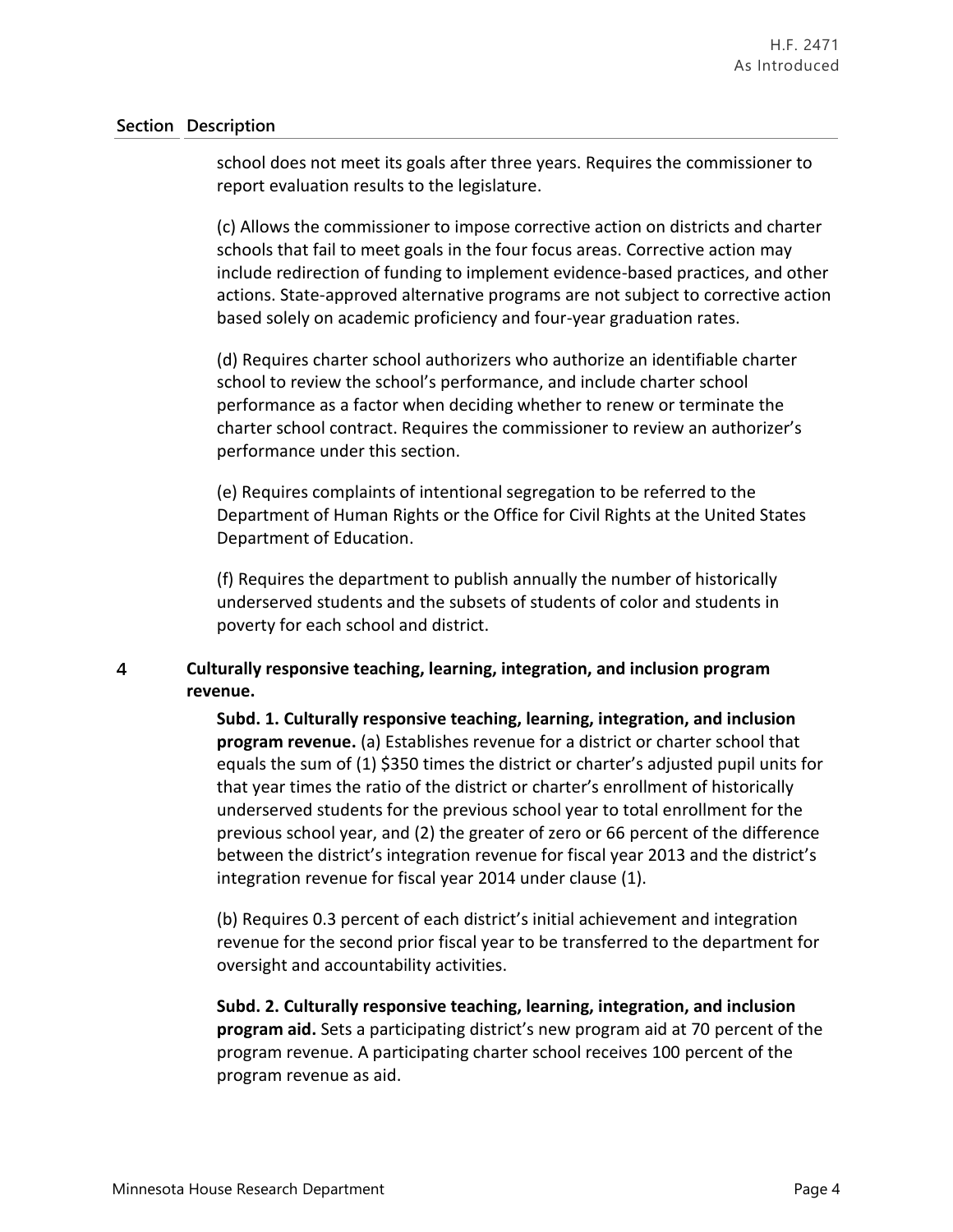**Subd. 3. Culturally responsive teaching, learning, integration, and inclusion levy.** Sets a participating district's program levy at 30 percent of the program revenue. Shifts the full levy for the Minneapolis and St. Paul districts into the prior calendar year for purposes of levy recognition (the forward-shifted levy mimics the treatment of the integration levy under current law).

**Subd. 4. Revenue uses.** Requires at least 75 percent of program revenue to be spent on culturally responsive teaching, integration, and inclusion strategies. Allows up to 20 percent of revenue to be used for professional development and staff development activities and placement services. Caps the revenue that may be spent on administrative services at 10 percent.

**Subd. 5. Exempt districts.** Allows an exempt district to receive program revenue when it is no longer racially isolated or no longer has racially identifiable schools if the district maintains an approved plan.

**Subd. 6. Exit revenue.** Allows districts and charter schools that meet program goals and are not required to remain in the program to receive 50 percent of the program revenue generated in the final year of program participation for three additional years.

#### 5 **Voluntary metro-wide interdistrict integration program.**

**Subd. 1. Establishment.** Requires the commissioner to establish a tiered integration plan. Allows a student in a tier four or five area in a participating district to transfer to a school in another participating district if the school has a majority of student enrollment in tier one or two areas. Allows a student living in a tier one or two area in a participating district to transfer to a school in another participating district if the majority of the receiving school's students live in tier four or five areas.

**Subd. 2. Application and approval.** Requires a district to apply to the commissioner for approval to participate in the program. Lists application requirements, including evidence of a plan to develop and implement culturally responsive staff, programming, and curricula, among others.

**Subd. 3. Funding.** (a) Requires a serving district to provide transportation to participating students; allows the serving district to submit transportation costs to the department for reimbursement.

(b) Provides a serving district an additional 25 percent of the per pupil basic education revenue formula allowance for each participating student. Requires 85 percent of the additional revenue to be spent at the school in which the participating student is enrolled.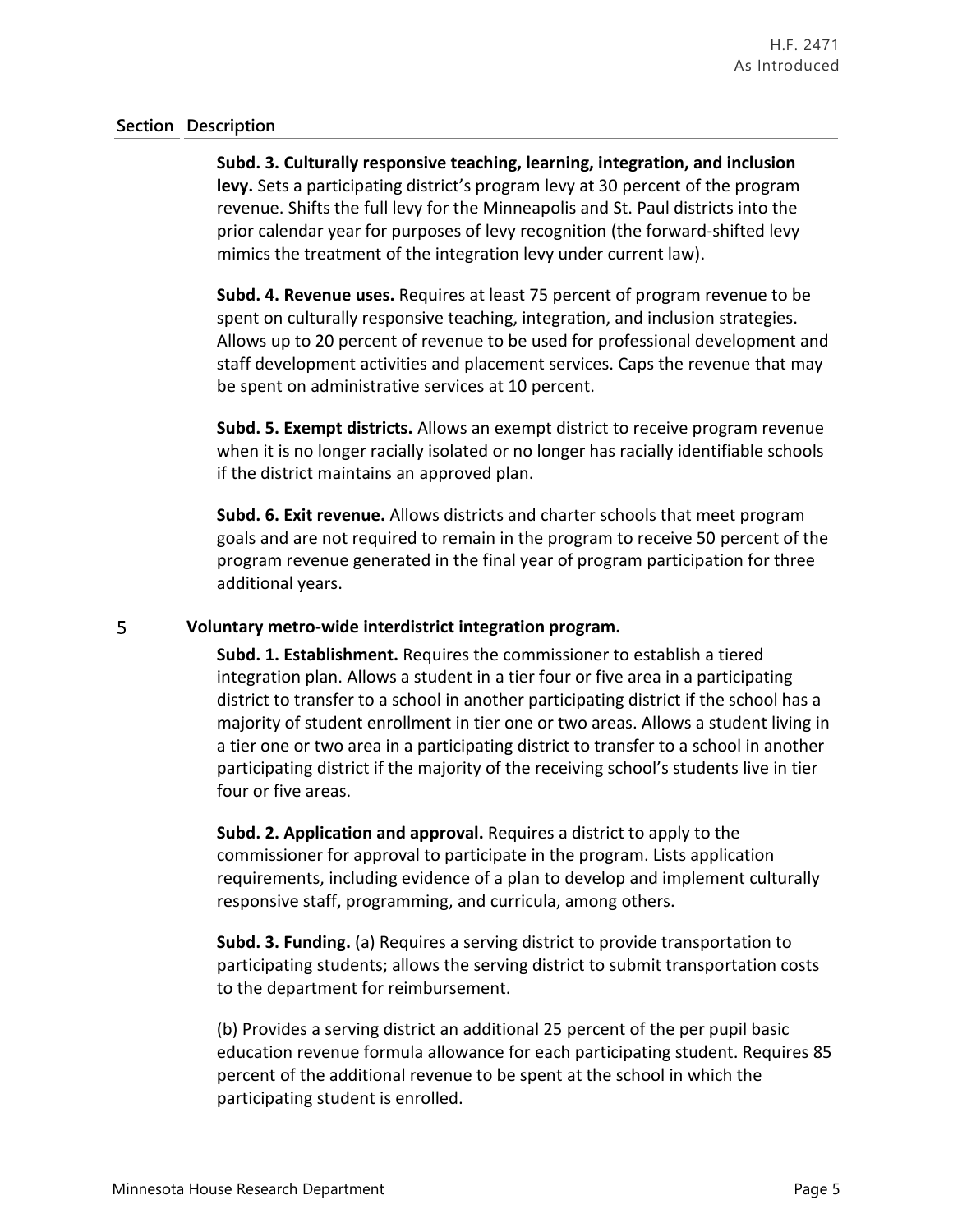(c) Provides a resident district an additional 25 percent of the per pupil basic education revenue formula allowance for each participating student served by another district for up to three years. Requires a resident district to report to the department the number of resident students served by other districts under the integration program.

**Subd. 4. Accountability.** Requires the commissioner to collect longitudinal data on students participating in the program. Lists required data. Requires the department to analyze data to identify districts using the program to push students out into other districts. Requires the commissioner to reevaluate participating districts every three years to ensure district remains eligible to participate.

#### 6 **Diverse magnet school program.**

**Subd. 1. Definitions.** Incorporates definitions in section 124F.01.

**Subd. 2. Establishment.** Requires the commissioner to establish four initial magnet schools designed to attract a diverse student body and excel with historically underserved students.

**Subd. 3. Enrollment.** (a) Requires magnet schools to be schools of choice, open to any student in the seven-county metropolitan area. Requires a magnet school to enroll any eligible student, and if there are more applications than openings, the magnet school must use a lottery process. Prohibits certain criteria for being used for enrollment preferences.

(b) Requires a magnet school to give enrollment preference to students living in tier four and five areas, a sibling of an enrolled pupil, and a foster child of an enrolled pupil's parent or guardian. Requires a magnet school to enroll between 40 and 60 percent of students from tier four and five areas.

**Subd. 4. Magnet Innovation Oversight Board.** (a) Requires Magnet Innovation Oversight Board members to serve four-year terms. Establishes board appointments by the governor, and particular organizations.

(b) Requires the commissioner to appoint a student advisory panel, which must include a member from the Minneapolis district, a member from the St. Paul district, and a member from each magnet school.

(c) Requires the department to employ an adequate number of staff to coordinate state-level magnet school operations and provide technical assistance and support to the board and magnet schools.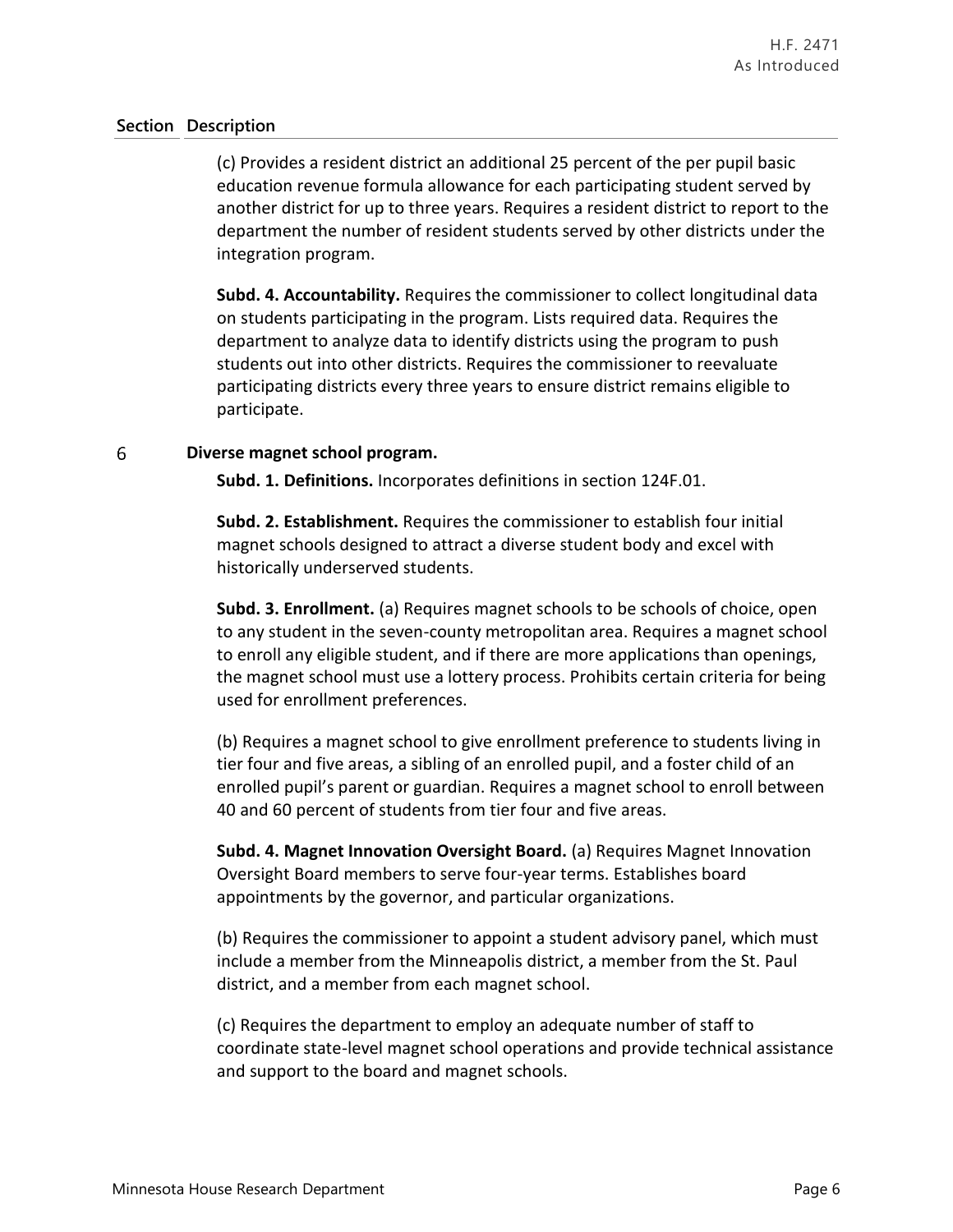**Subd. 5. Magnet school selection.** (a) Requires the commissioner to create an application process and review rubric in consultation with the Magnet Innovation Oversight Board. At least two of the four magnet schools must be in Minneapolis or St. Paul.

(b) Requires the board to review district applications and recommend up to six sites for commissioner and department review. Requires the commissioner to approve four magnet school sites.

(c) Establishes magnet application requirements, including a theme and a plan for student enrollment.

(d) Requires magnet school to operate as a district-operated, site-governed school.

**Subd. 6. Accountability and oversight.** (a) Requires all magnet schools in the program to have an annual performance review by the oversight board for the first four years of operation. Thereafter, the board must review and reauthorize magnet schools in the fifth year of operation, and then every three years. Requires the commissioner and oversight board to establish criteria for evaluation. Allows the board to require a review at any time it is warranted.

(b) Requires the board, in consultation with the commissioner, to issue findings and corrective action when a magnet school does not meet performance expectations. A magnet school has one year to complete the corrective action, and if corrective action is not satisfied, the commissioner, in consultation with the board, may revoke the authorization of the magnet school to operate.

(c) Requires the board to report annually to the commissioner, and the commissioner to report to the legislature.

**Subd. 7. Funding.** (a) Makes districts approved to start a diverse magnet school eligible for one-year start-up grants.

(b) Provides districts hosting an approved magnet school an additional 25 percent of the per pupil basic education revenue formula allowance. Requires at least 85 percent of the additional funding to be spent at the school level.

(c) Lists revenue categories allocated to the site.

(d) Allows a district to retain an administrative fee for managing certain functions and programs. Requires the fee to be included in the agreement.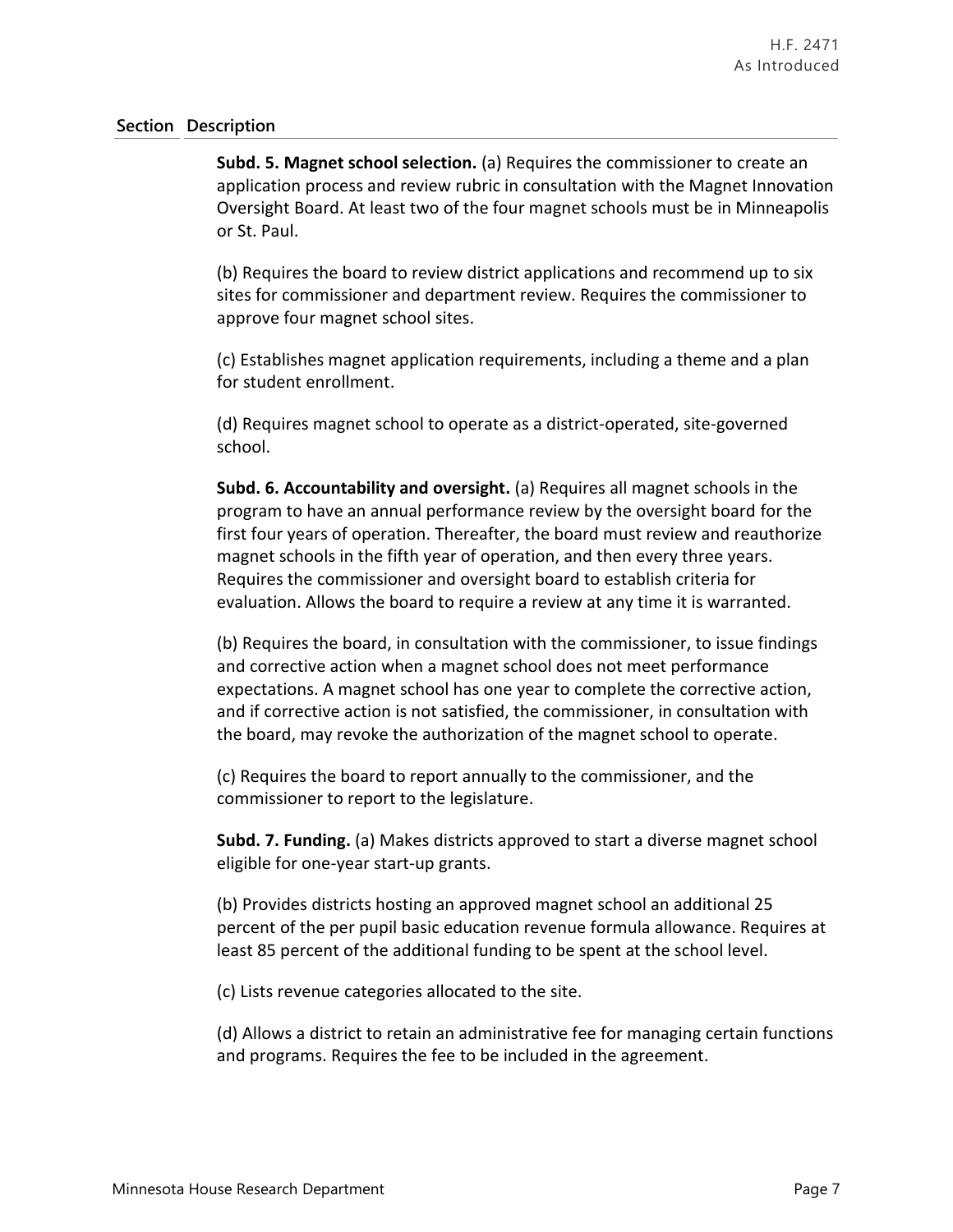(e) Requires the district to provide specific services for the site at specified amounts as part of the agreement.

(f) Requires unspent revenue to be carried over to the following years for sole use of the site.

(g) Provides resident districts an additional 25 percent of the per pupil basic education revenue formula allowance for each participating student served by a magnet school. Requires the resident district to report to the department the number of resident students served by other districts under the magnet program.

(h) Requires the state to reimburse resident districts the cost of transporting students to and from the magnet schools, including for after-hours transportation for sports and extracurricular activities.

#### $\overline{7}$ **Evidence-based strategies and family information system.**

Requires the department to develop a repository of evidence-based strategies that focuses on improving outcomes and eliminating disparities for historically underserved students. Requires the commissioner to develop and maintain a webbased system to allow families to compare schools and understand district and statewide data in multiple languages. System must allow data to be disaggregated by race and ethnicity, disability status, free and reduced-price eligibility, housing status, and English learner status.

#### 8 **Appropriations.**

Appropriates amounts to be determined for the following:

- The culturally responsive teaching, learning, integration, and inclusion program
- The voluntary metro-wide interdistrict integration program
- The diverse magnet school program
- **The evidence-based strategies and family information system**

#### 9 **Repealer.**

Repeals the following statutes and rules:

 Sections 124D.861 (achievement and integration for Minnesota program); 124D.862 (achievement and integration revenue); and 124D.896 (desegregation/integration and inclusive education rules)